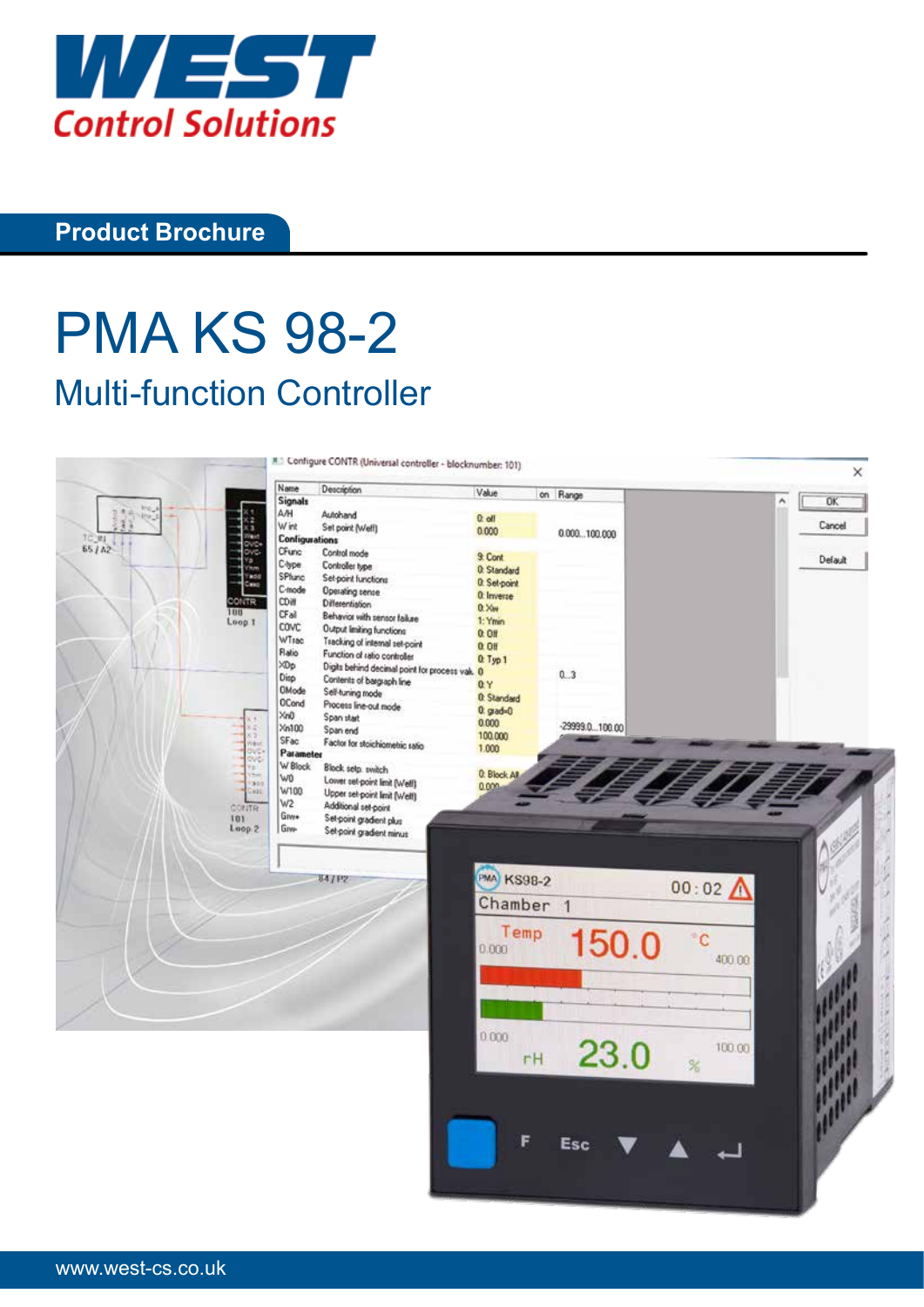#### **Automation made easy**

PMA's multi-function instrument KS 98-2 combines PID control, process monitoring, sequence control, data logging and alarms.



- Modular automation system in a 1/4-DIN (96 x 96mm) format
- Measure, control, calculate, and record
- Process visualization, operation, alarm and alerts
- Comprehensive application-oriented functionality
- Graphical programming utility with simulator
- 3.5 " colour touch-screen display
- USB interface on front fascia
- Expandable with modular inputs and outputs
- Ethernet and common fieldbuses

Function blocks from an extensive library can be used to build an application by easily selecting and connecting the blocks graphically using the "ET/KS98"-utility. This method is ideal for creating tailored control, including user interface pages with minimal effort. As a complete solution in a single unit, the KS 98-2 multi-function instrument helps to reduce programming, installation cost and control cabinet space.

#### **Hardware flexibility**

- Unprecedented number of I/O in a 1/4-DIN device
- Fully adaptable with up to 12 internal I/O-modules
- Almost every 1/4 DIN Controller can be replaced/upgraded

KS 98-2 offers comprehensive modular input and output options to adapt the unit to the application needs. The unit is optimized to handle the precise measurements required in the process industry via I/O modules supporting a variety of sensor types and also have galvanic isolation. Additional signal conditioners and isolating amplifiers are not necessary in most applications, saving cost and less installation.



## **Easy creation of applications for simple and complex tasks**

To program the multi-function instrument KS 98-2 for a specific application, the easy to use graphical engineering utility ET/KS98 is provided. A variety of proven function blocks for control, sequencing and calculations can be easily selected and combined as needed for the application. A computer simulation helps to validate and improve the user program in the office before commissioning for live factory equipment.

By selecting functions from the library, the corresponding user screens for operation and setup are added to the user program automatically. Specific overview pages can be built and added to the application.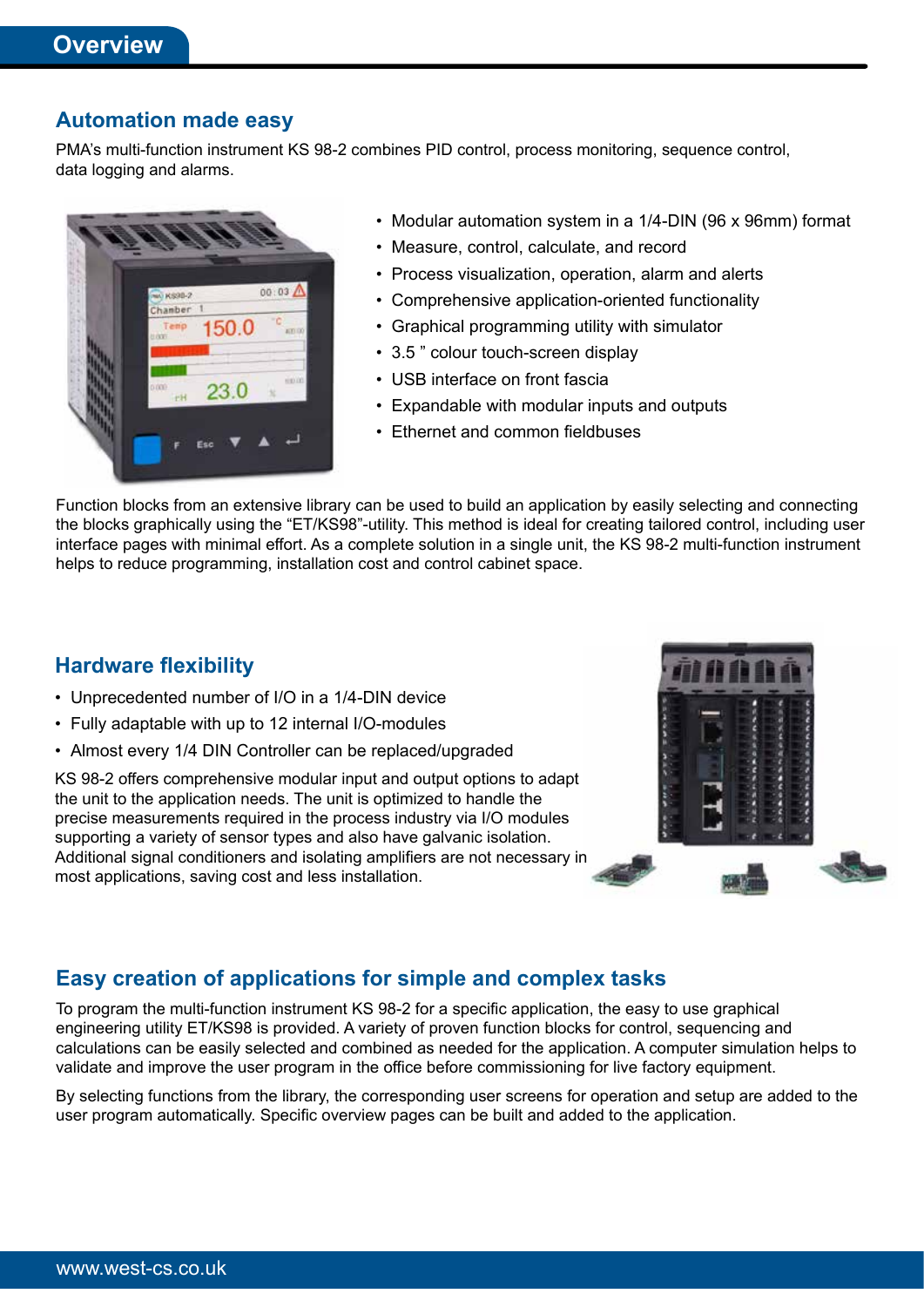## **Features**



## **Customisable appearance**

- Splash screen
- Customer logo
- Multiple colour sets with
	- foreground colours
	- background colours
	- colours of important values



**Ideal for new designs and to provide cost effective functional upgrades for most ¼-DIN controllers installed in the field**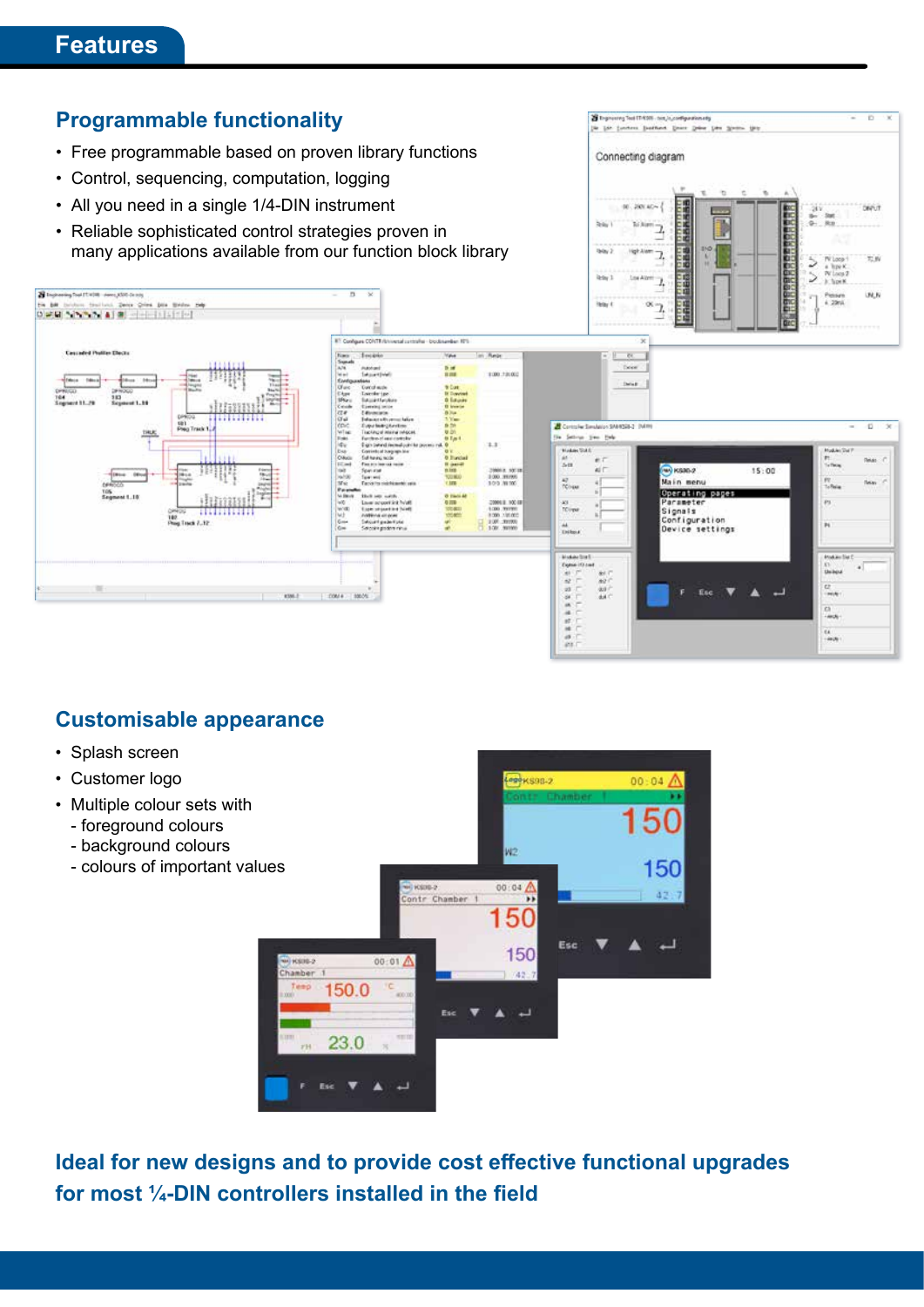## **Easy to maintain**

- Via front accessible USB
- Via network access
- Using a USB pen



# **Applications**

**Esc** 

- Multi loop control
- Sophisticated process control
- Profile control
- Complete automation of small applications

# **Specifications**

| <b>Display</b>                              | 320x240 Pixel Colour TFT Display                                                                                                                                                                                                                 |
|---------------------------------------------|--------------------------------------------------------------------------------------------------------------------------------------------------------------------------------------------------------------------------------------------------|
| <b>Operation</b>                            | Touch with dedicated virtual buttons below the viewing area                                                                                                                                                                                      |
| <b>Mechanics</b>                            | $\frac{1}{4}$ -DIN panel mount Mounting depth 118mm                                                                                                                                                                                              |
| <b>IP</b> rating                            | IP65 (Front)                                                                                                                                                                                                                                     |
| <b>Inputs</b>                               | Universal analogue input and 2 digital inputs<br>Modular expandable for various types of input signals (TC, RTD, mA, mV/V, 2-wire transmitters,<br>zirconia probes, 24V logic)<br>(Unit can support up to 12 dual channel I/O extension modules) |
| <b>Outputs</b>                              | 2 or 4 Relays<br>Modular expandable with various types of output signals (mA, V, SSR, 24V logic)<br>(Unit can support up to 12 dual channel I/O extension modules)                                                                               |
| <b>Communication</b>                        | Ethernet, USB, CAN. Optional modules for RS485, Profibus, Profinet                                                                                                                                                                               |
| <b>Data Storage</b>                         | SD card                                                                                                                                                                                                                                          |
| <b>Function Library</b><br>and user program | Logic, Math, Control, Profiling, Alarming, Recording,<br>User program can combine up to 2000 function blocks and manage up to 30 control loops                                                                                                   |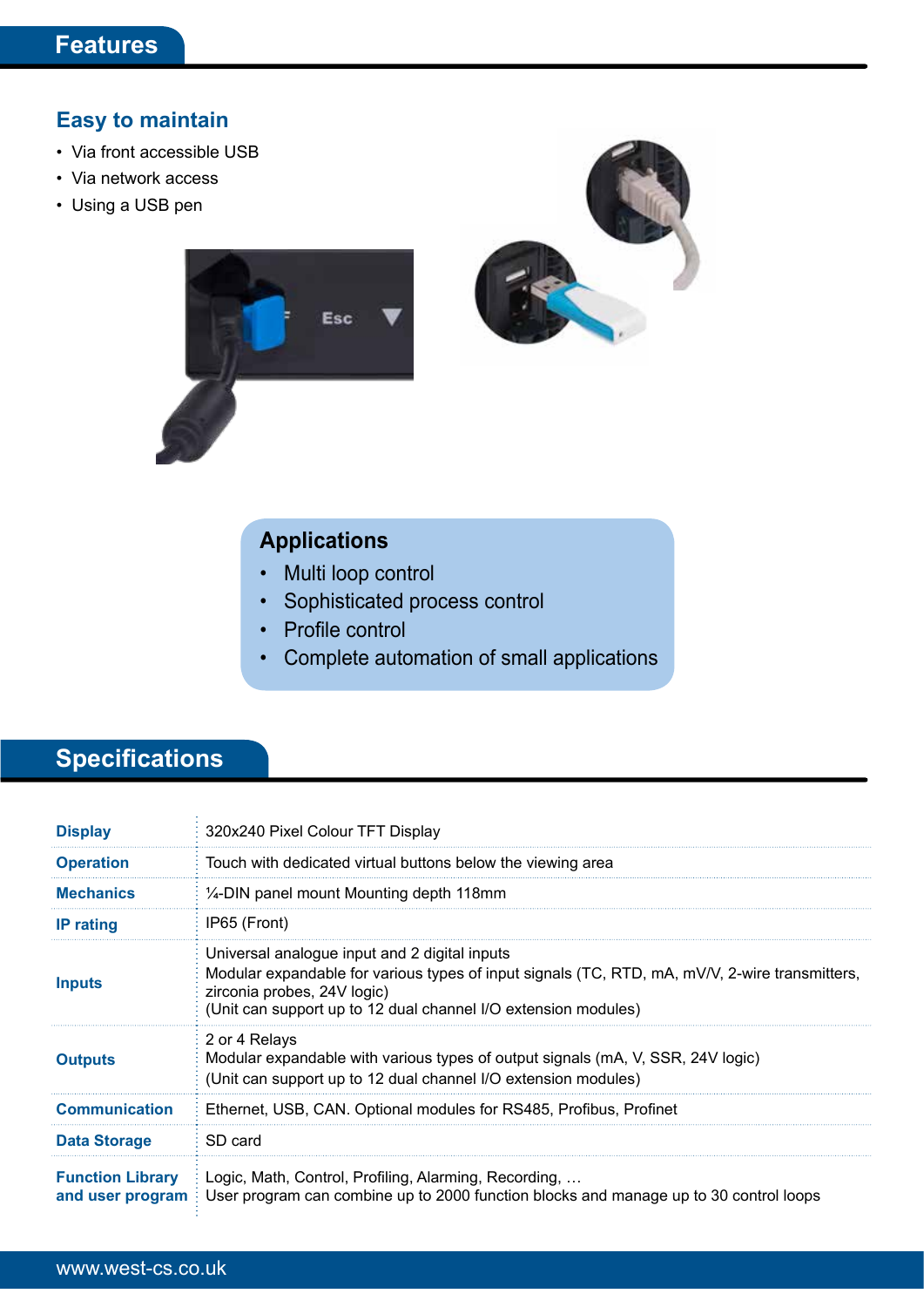



#### **KS 98-2 Option Modules**

| Island Maria Book River River      | OSCOLLIBORITY<br>Grico Companya<br>OSI CONDENSIONS<br>OSI CO COORDINATION<br>Given Good Manuscript<br>OSI DO DOMINIONS<br>OSI-OSI OSIMALINE M<br>Still And September<br>OSI TON BOOM PAIN<br>OSI DO DOMINION A<br>OFICE OF CONTRACTOR<br>Strip Company |  |
|------------------------------------|--------------------------------------------------------------------------------------------------------------------------------------------------------------------------------------------------------------------------------------------------------|--|
| A98<br>$\blacksquare$              |                                                                                                                                                                                                                                                        |  |
| I/O Extensions for KS 98-2         | <b>Modules and Positions</b>                                                                                                                                                                                                                           |  |
| M Single delivery of option module | Not fitted<br>0 <sub>0</sub>                                                                                                                                                                                                                           |  |
| <b>F</b> Factory installed $(2)$   | Universal input<br>UUU<br>-11<br>u                                                                                                                                                                                                                     |  |
|                                    | <b>RRRR</b><br>Dual Pt100/1000, Ni100/1000, resistance<br><b>RRRR</b><br>R R<br>$\sim$                                                                                                                                                                 |  |
|                                    | Dual Thermocouple, mV, 0/420mA<br>тт                                                                                                                                                                                                                   |  |
|                                    | Dual -501500mV (eg. Zirconia probe), 010V<br>v v                                                                                                                                                                                                       |  |
|                                    | 0/420mA Input with transmitter power supply<br>PPP<br>P<br>P<br>P                                                                                                                                                                                      |  |
|                                    | Dual DC drive output for SSR<br>A A A                                                                                                                                                                                                                  |  |

**LLLL LLLL LLLL** Dual linear out (mA/V DC)

**--DD DDDD DDDD** Dual digital I/O

**BBBB BBBB BBBB** Dual bipolar Linear Out (-10V…10V)

(2) Into KS 98-2 in order line above

#### **Separate module orders**

| A98 |  |   |                                             |
|-----|--|---|---------------------------------------------|
|     |  |   | <b>Available modules</b>                    |
|     |  | υ | Universal input                             |
|     |  | R | Dual Pt100/1000, Ni100/1000, resistance     |
|     |  | т | Dual Thermocouple, mV, 0/420mA              |
|     |  | v | Dual -501500mV (eg. Zirconia probe), 010V   |
|     |  | P | 0/420mA Input with transmitter power supply |
|     |  | A | Dual DC drive output for SSR                |
|     |  | L | Dual linear out (mA/V DC)                   |
|     |  | в | Dual bipolar Linear Out (-10V10V)           |
|     |  | D | Dual digital I/O                            |